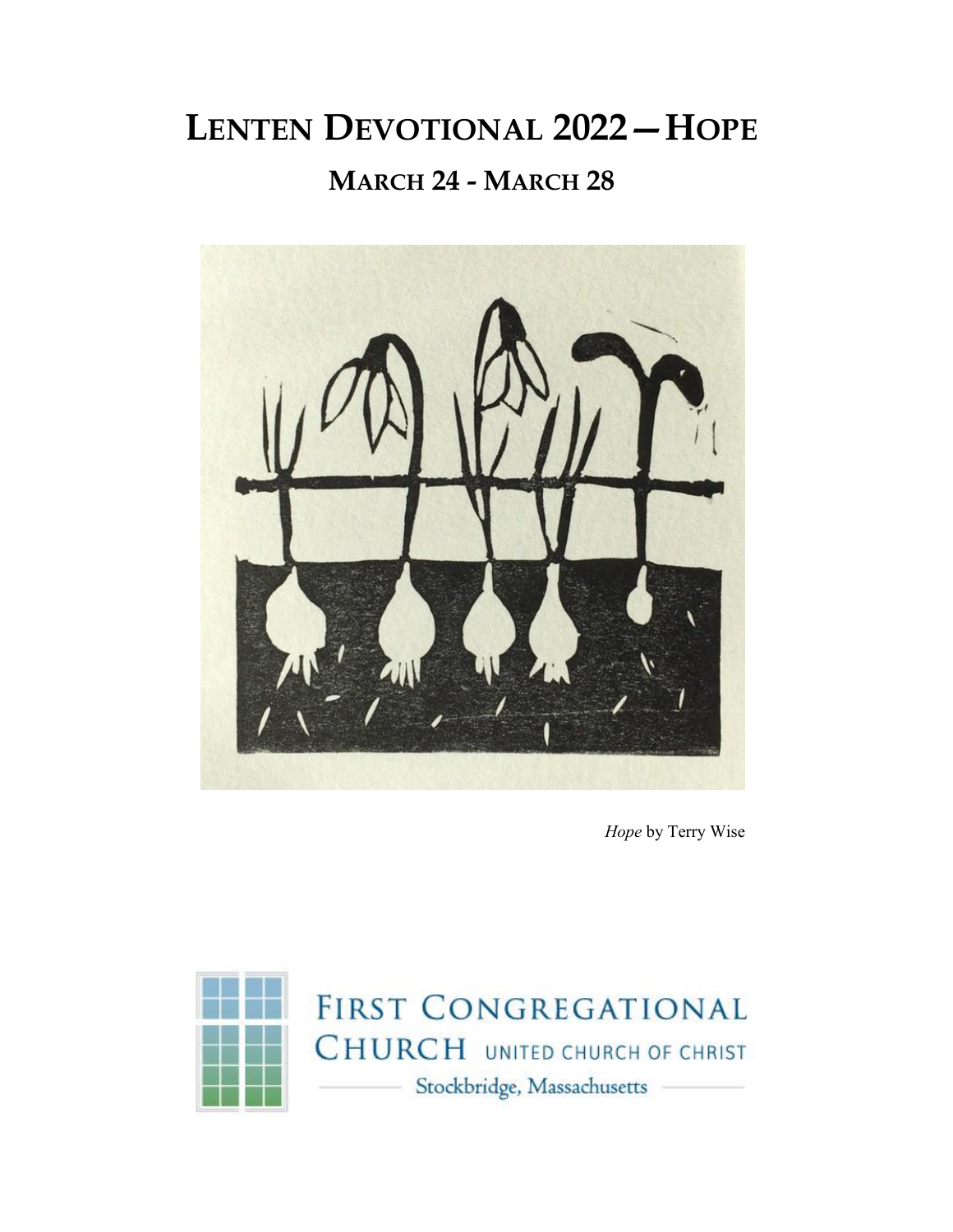## **LENTEN DEVOTIONAL 2022—HOPE**

March 2022

Friends,

The project of gathering stories to form *Forty Stories of Hope*: *A Lenten Devotional* has been a joy thus far! I'm grateful to the Board of Christian Education for endorsing the project, and to the contributors who share these memorable moments of hope. Special thanks to Pastor Brent for his wisdom and generosity; to Will Garrison for his patience, creativity, and demanding work; and deep appreciation to Terry Wise for her artistry in making the cover with its hopeful snow drops emerging from the icy cold earth.

Each week we will be "releasing" new devotions. We hope that you will be inspired as you read the daily devotions, and that you will consider contributing to the collection with a devotion of your own. We don't yet have the requisite 46 devotions, so please do keep them coming in by email to either [elizvyoung@hotmail.com](mailto:elizvyoung@hotmail.com) or office@stockbridgeucc.org!

With love and thanks,

Elizabeth Young

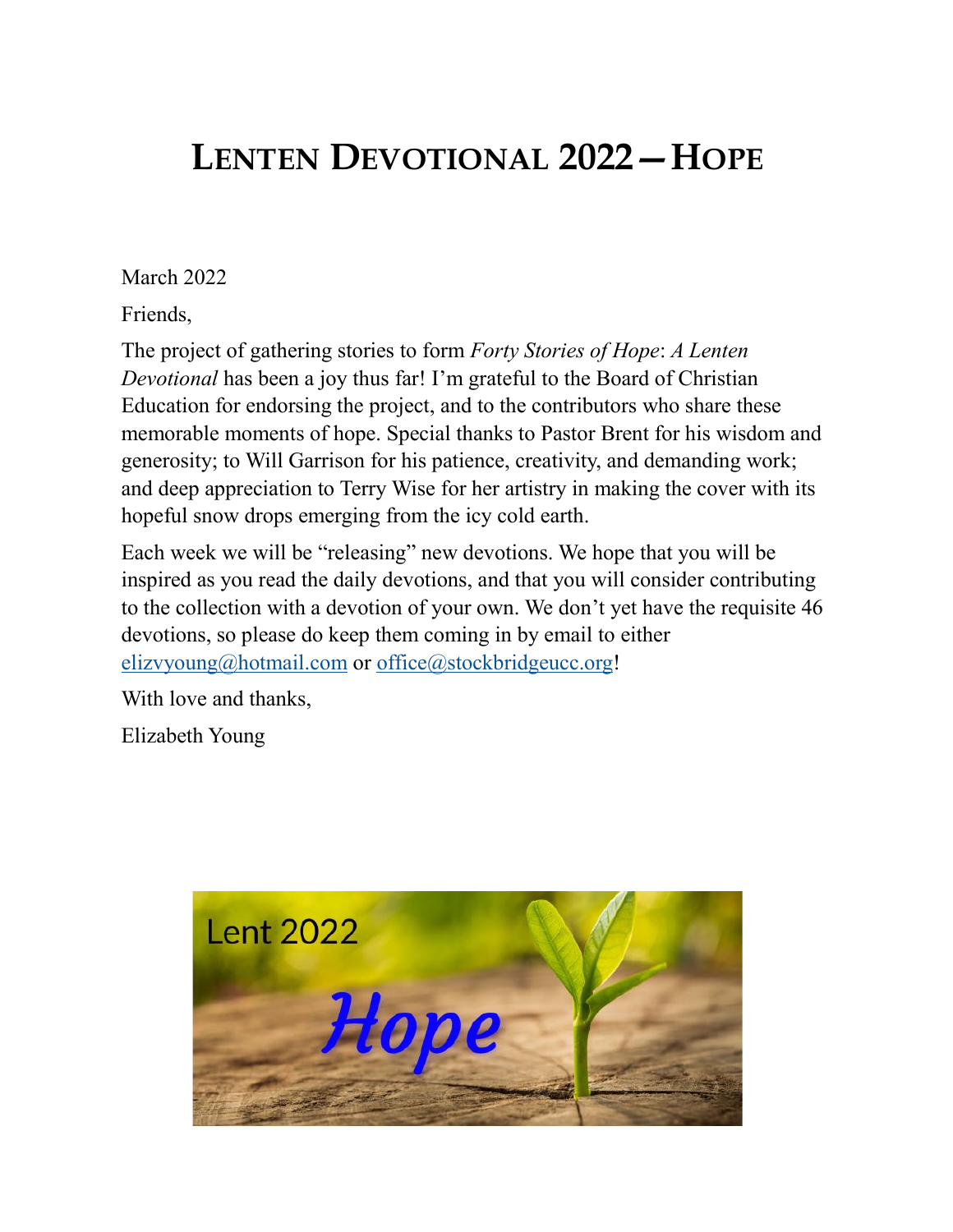### **LENTEN DEVOTIONAL 2022—HOPE THURSDAY MARCH 24**

#### "Up and Doing"

I came across this poem my junior year in college, though I never knew the author. I was struggling that year, and the words resonated. It lifted me and gave me hope by centering me on "the living present, heart within and God o'erhead". Fast forward 30+years, poem a distant memory, when a trip to Portland, ME, Henry Wadsworth Longfellow's hometown, inspired the purchase of a book of his poetry. Imagine my surprise when I found this one, an old favorite:

*A Psalm of Life*, by Henry Wadsworth Longfellow

TELL me not, in mournful numbers, Life is but an empty dream!— For the soul is dead that slumbers, And things are not what they seem.

Life is real! Life is earnest! And the grave is not its goal; Dust thou art, to dust returnest, Was not spoken of the soul.

Not enjoyment, and not sorrow, Is our destined end or way; But to act, that each to-morrow Find us farther than today.

Art is long, and Time is fleeting, And our hearts, though stout and brave, Still, like muffled drums, are beating Funeral marches to the grave.

In the world's broad field of battle, In the bivouac of Life, Be not like dumb, driven cattle! Be a hero in the strife!

Trust no Future, howe'er pleasant! Let the dead Past bury its dead! Act,—act in the living Present! Heart within, and God o'erhead!

Lives of great men all remind us We can make our lives sublime, And, departing, leave behind us Footprints on the sands of time;

Footprints, that perhaps another, Sailing o'er life's solemn main, A forlorn and shipwrecked brother, Seeing, shall take heart again.

Let us then, be up and doing, With a heart for any fate; Still achieving, still pursuing, Learn to labor and to wait.

*Holland Eaton*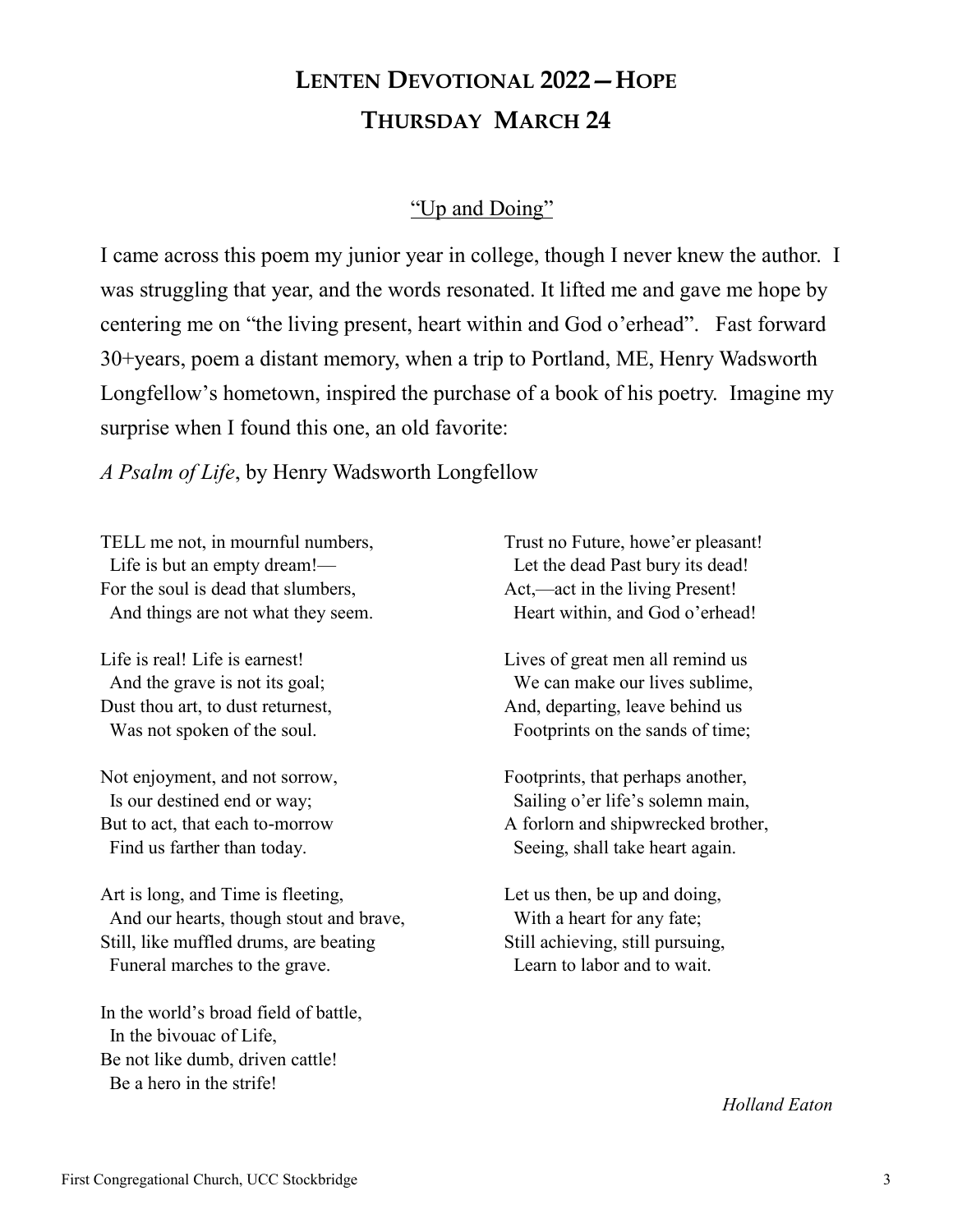### **LENTEN DEVOTIONAL 2022—HOPE FRIDAY MARCH 25**

#### A Gift of Hope

In 1980, at the age of 24, I was diagnosed with a rare disease of the bone marrow called aplastic anemia. The prognosis was grim because the only cure is bone marrow transplant, then a new and experimental procedure. As an only child, I was not a candidate. But luckily, I responded to a chemotherapy in clinical trial – and then was lucky again and again when confronted with repeated relapses.

In 1986, I became aware of the newly founded Aplastic Anemia Foundation. I established a local chapter in NY and sat on the Foundation board for ten years. Each year, the Foundation hosts a Family/Patient Conference to present research/treatment news and offer resources and support. I attended nearly every year for twenty-five years. I met with those newly diagnosed and told my story. Many were devastated and desperate families who had received a virtual death sentence for someone they love. When they realized that I had survived many years beyond what they understood was possible, they knew in the flash of a moment that it might be possible for them too. I had given them the gift of hope by simply being in the room.

Where did *my* hope come from? Faith.

**Prayer:** May we have a faith that gives us hope and a spirit that shares it. Amen.



*Drea Pecor*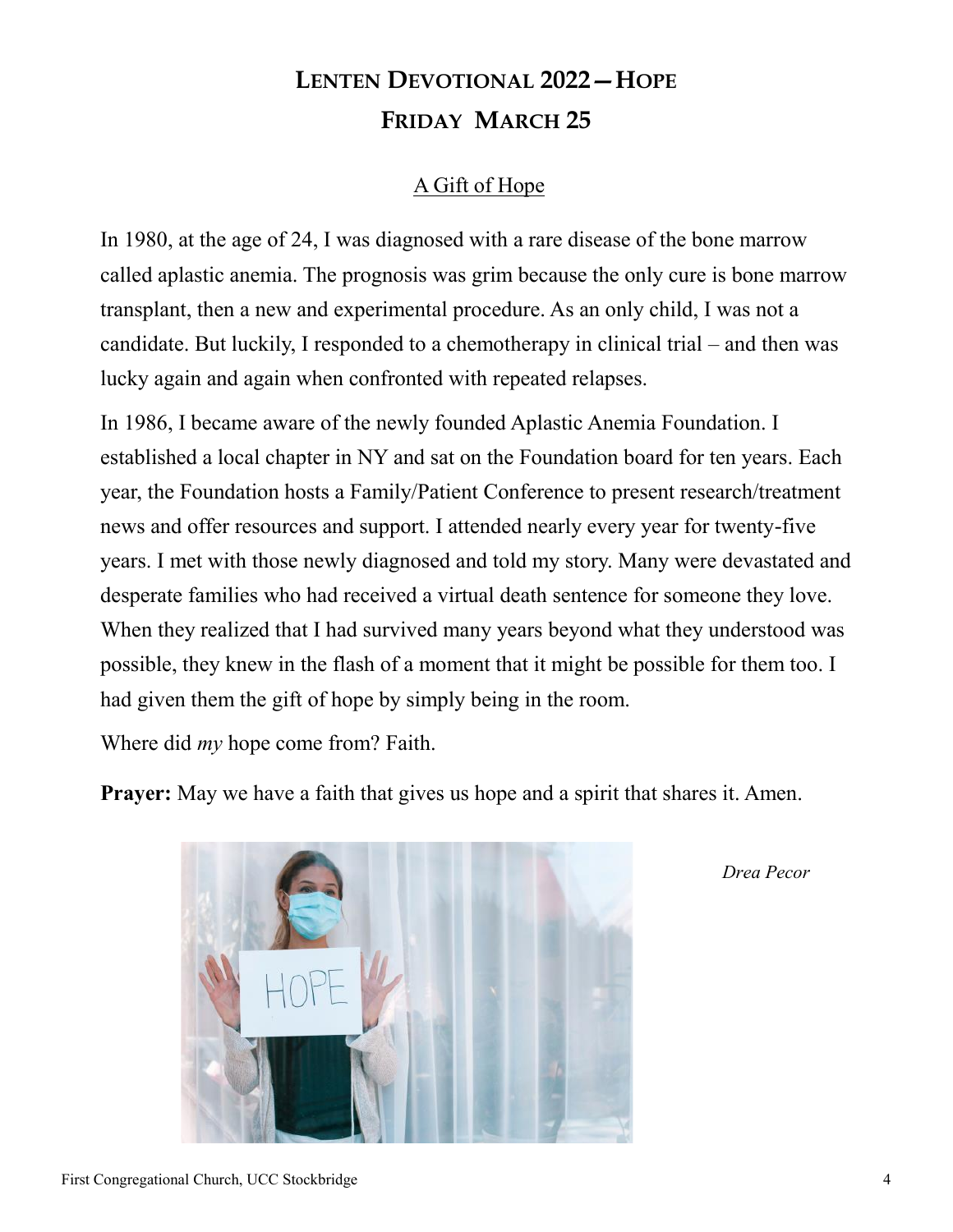### **LENTEN DEVOTIONAL 2022—HOPE SATURDAY MARCH 26**

#### Hope and Survival

During World War II, on my fifth birthday, April 2, 1944, my mother and I found ourselves in an abandoned apartment in Warsaw, Poland, waiting for a transport ship to take us over the Baltic Sea, fleeing Russian troops that were advancing west. *Miraculously*, we were spared from boarding a previous ship at the dock, which was torpedoed with thousands of refugees aboard killed.



We were separated from my father because men were drafted into service. *Miraculously again*, he met his sister who knew where we were, thanks to the help of the Red Cross.

Sitting on a blanket in the hull of the huge ship with hundreds of refugees, I looked up and to my amazement (another *miracle!*) I saw my father being lifted down by two sailors along the inside wall of the ship. We hugged and kissed and then he left us quickly. I was scared and cried for a long time. I prayed to God to be able to see him again, despite the uncertain future.

Mom and I were transported as refugees to a small farm town in North Germany. Every day I would ask my mom, "When is Dad coming home?" I prayed so much for his safe return to us. The War finally ended and *miraculously* one morning I open my eyes and there was my beloved father! Hope, God, miracles, and many answered prayers have been part of my life.

**Prayer:** Thank you, God!

*Olga Schwede*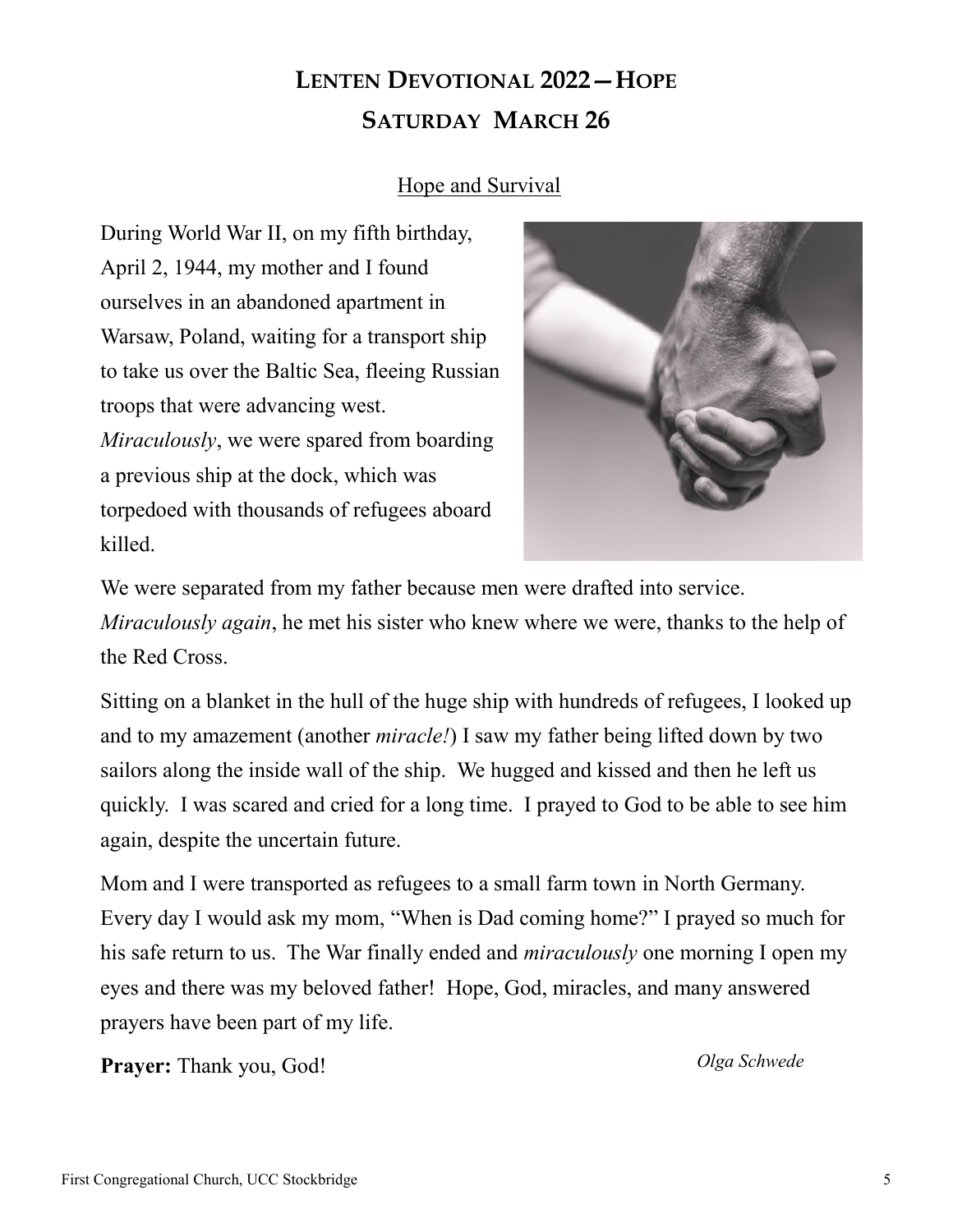### **LENTEN DEVOTIONAL 2022—HOPE SUNDAY MARCH 27**

#### Misplaced Hope

Nine days before I tie the knot, I make a list of pro's and con's about marrying Rick. The reasons to marry him are equal to the number of reasons not to. I have a lot of optimism: I "hope for the best." On our honeymoon, I lose some optimism. Ten months and a lot of disillusionment later, I separate from him and go home to visit my mother.

One morning over coffee, I confess that I am hoping that Rick will just die. Mom says incisively, "No, you don't hope he dies." She goes on: "You need to get away from him and that is hard to face. It seems easier to just have him carried off, without your having to do anything to end the marriage."

"You're right," I say slowly. "He doesn't need to die. Instead, I need to file for divorce."

"Misplaced hope" can be a defense against taking necessary, painful action. Hoping for the best when I married Rick led to hoping he'd die when we were married. That wasn't actual hope, of course. Instead, it was an effort to avoid having to confront a big mistake, end a destructive relationship and, in so doing, actually be honest with myself, with Rick, and with God.

**Prayer:** God, help us see when we're hoping you'll do something we actually need to do ourselves. Amen.

*Elizabeth Young*